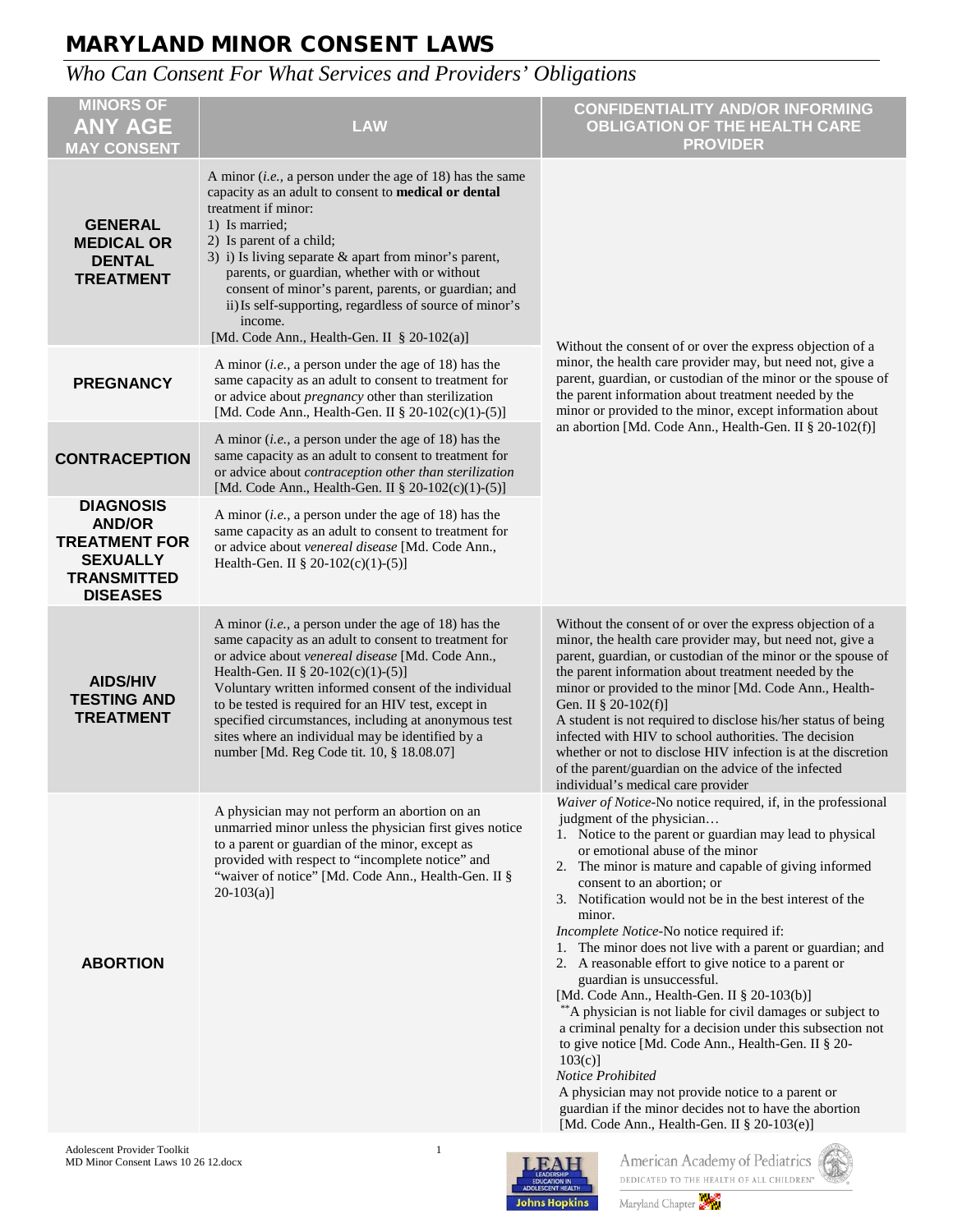### *Who Can Consent For What Services and Providers' Obligations*

| <b>MINORS OF</b><br><b>ANY AGE</b><br><b>MAY CONSENT</b>     | <b>LAW</b>                                                                                                                                                                                                                                                                                                                                                                                                                                                                                                                                                                                                                                                                                                                                                                                                                                                                                                                                                                                   | <b>CONFIDENTIALITY AND/OR INFORMING</b><br><b>OBLIGATION OF THE HEALTH CARE</b><br><b>PROVIDER</b>                                                                                                                                                                                                                                                                                                                                                                                                                                                                                                                           |
|--------------------------------------------------------------|----------------------------------------------------------------------------------------------------------------------------------------------------------------------------------------------------------------------------------------------------------------------------------------------------------------------------------------------------------------------------------------------------------------------------------------------------------------------------------------------------------------------------------------------------------------------------------------------------------------------------------------------------------------------------------------------------------------------------------------------------------------------------------------------------------------------------------------------------------------------------------------------------------------------------------------------------------------------------------------------|------------------------------------------------------------------------------------------------------------------------------------------------------------------------------------------------------------------------------------------------------------------------------------------------------------------------------------------------------------------------------------------------------------------------------------------------------------------------------------------------------------------------------------------------------------------------------------------------------------------------------|
| <b>EMERGENCY</b><br><b>MEDICAL</b><br><b>SERVICES</b>        | A minor <i>(i.e., a person under the age of 18)</i> has the same<br>capacity as an adult to consent to medical treatment if, in<br>the judgment of the attending physician, the life or health<br>of the minor would be affected adversely by delaying<br>treatment to obtain the consent of another individual [Md.<br>Code Ann., Health-Gen. II $\S$ 20-102(b)]                                                                                                                                                                                                                                                                                                                                                                                                                                                                                                                                                                                                                            | The health care provider shall inform the minor's parent or<br>guardian.<br>The health care provider may treat a patient who is incapable<br>of making an informed decision, without consent, if the<br>treatment is of an emergency nature; the person who is<br>authorized to give consent is not available immediately; and<br>the attending physician determines that there is substantial<br>risk of death or immediate and serious harm to the patient and<br>that the life or health of the patient would be affected<br>adversely by delaying treatment to obtain consent [Md. Code<br>Ann., Health-Gen. II § 5-607] |
| <b>DRUG AND</b><br><b>ALCOHOL ABUSE</b><br><b>TREATMENT</b>  | A minor ( <i>i.e.</i> , a person under the age of 18) has the<br>same capacity as an adult to consent to treatment for<br>and advice about drug abuse and alcoholism [Md.<br>Code Ann., Health-Gen. II § 20-102(c)(1)-(5)]<br>Psychological treatment for drug abuse or alcoholism<br>- A minor has the capacity to consent to<br>psychological treatment for drug abuse or alcoholism<br>if, in the judgment of the attending physician or a<br>psychologist, the life or health of the minor would be<br>affected adversely by delaying treatment to obtain the<br>consent of another individual [Md. Code Ann.,<br>Health-Gen. II § 20-102(d)]<br>Refusal of treatment. The capacity of a minor to<br>consent to treatment for drug abuse or alcoholism<br>does not include the capacity to refuse treatment in a<br>certified inpatient alcohol or drug abuse treatment<br>program for which a parent/guardian has given<br>consent [Md. Code Ann., Health-Gen. II § 20-102(c-<br>$1)$ ] | Without the consent of or over the express objection of a<br>minor, the health care provider may, but need not, give a<br>parent, guardian, or custodian of the minor or the spouse<br>of the parent information about treatment needed by the<br>minor or provided to the minor [Md. Code Ann., Health-<br>Gen. II § 20-102(f)]                                                                                                                                                                                                                                                                                             |
| <b>OUTPATIENT</b><br><b>MENTAL HEALTH</b><br><b>SERVICES</b> | A minor who is 16 years old or older has the same<br>capacity as an adult to consent to consultation,<br>diagnosis, and treatment of a mental or emotional<br>disorder by a physician, psychologist, or a clinic [Md.<br>Code Ann., Health-Gen. II § 20-104(a)]<br>The capacity of a minor to consent to consultation,<br>diagnosis, and treatment of a mental or emotional<br>disorder by a physician, psychologist, or a clinic does<br>not include the capacity to refuse consultation,<br>diagnosis, or treatment for a mental or emotional<br>disorder for which a parent, guardian, or custodian of<br>the minor has given consent.                                                                                                                                                                                                                                                                                                                                                    | Without the consent of or over the express objection of a<br>minor, the health care provider may, but need not, give a<br>parent, guardian, or custodian of the minor or the spouse<br>of the parent information about treatment needed by the<br>minor or provided to the minor [Md. Code Ann., Health-<br>Gen. II § 20-102(f)]                                                                                                                                                                                                                                                                                             |
| <b>SEXUAL</b><br><b>ASSAULT AND</b><br><b>RAPE SERVICES</b>  | A minor ( <i>i.e.</i> , a person under the age of 18) has the<br>same capacity as an adult to consent to:<br>• Physical examination and treatment of injuries<br>• Physical examination to obtain evidence<br>from an alleged rape or sexual offense<br>[Md. Code Ann., Health-Gen. II § 20-102(c)(6)-<br>(7)]                                                                                                                                                                                                                                                                                                                                                                                                                                                                                                                                                                                                                                                                               | Without the consent of or over the express objection of a<br>minor, the health care provider may, but need not, give a<br>parent, guardian, or custodian of the minor or the spouse<br>of the parent information about treatment needed by the<br>minor or provided to the minor [Md. Code Ann., Health-<br>Gen. II § 20-102(f)]                                                                                                                                                                                                                                                                                             |
| <b>ADMISSION TO</b><br><b>DETENTION</b><br><b>CENTER</b>     | A minor ( <i>i.e.</i> , a person under the age of 18) has the<br>same capacity as an adult to consent to:<br>• Initial medical screening and physical examination<br>on and after admission into a detention center<br>[Md. Code Ann., Health-Gen. II § 20-102(c)(8)]                                                                                                                                                                                                                                                                                                                                                                                                                                                                                                                                                                                                                                                                                                                        | Without the consent of or over the express objection of a<br>minor, the health care provider may, but need not, give a<br>parent, guardian, or custodian of the minor or the spouse<br>of the parent information about treatment needed by the<br>minor or provided to the minor [Md. Code Ann., Health-<br>Gen. II $\S$ 20-102(f)]                                                                                                                                                                                                                                                                                          |

Source: People's Law Library of Maryland – [www.peoples-law.org](http://www.peoples-law.org/default.htm) © Maryland Legal Assistance Network / MLSC, 1999-2006.

Source: Student Services Technical Assistance Guide. Maryland State Department of Education. June 2006 www.marylnadpublicschools.org



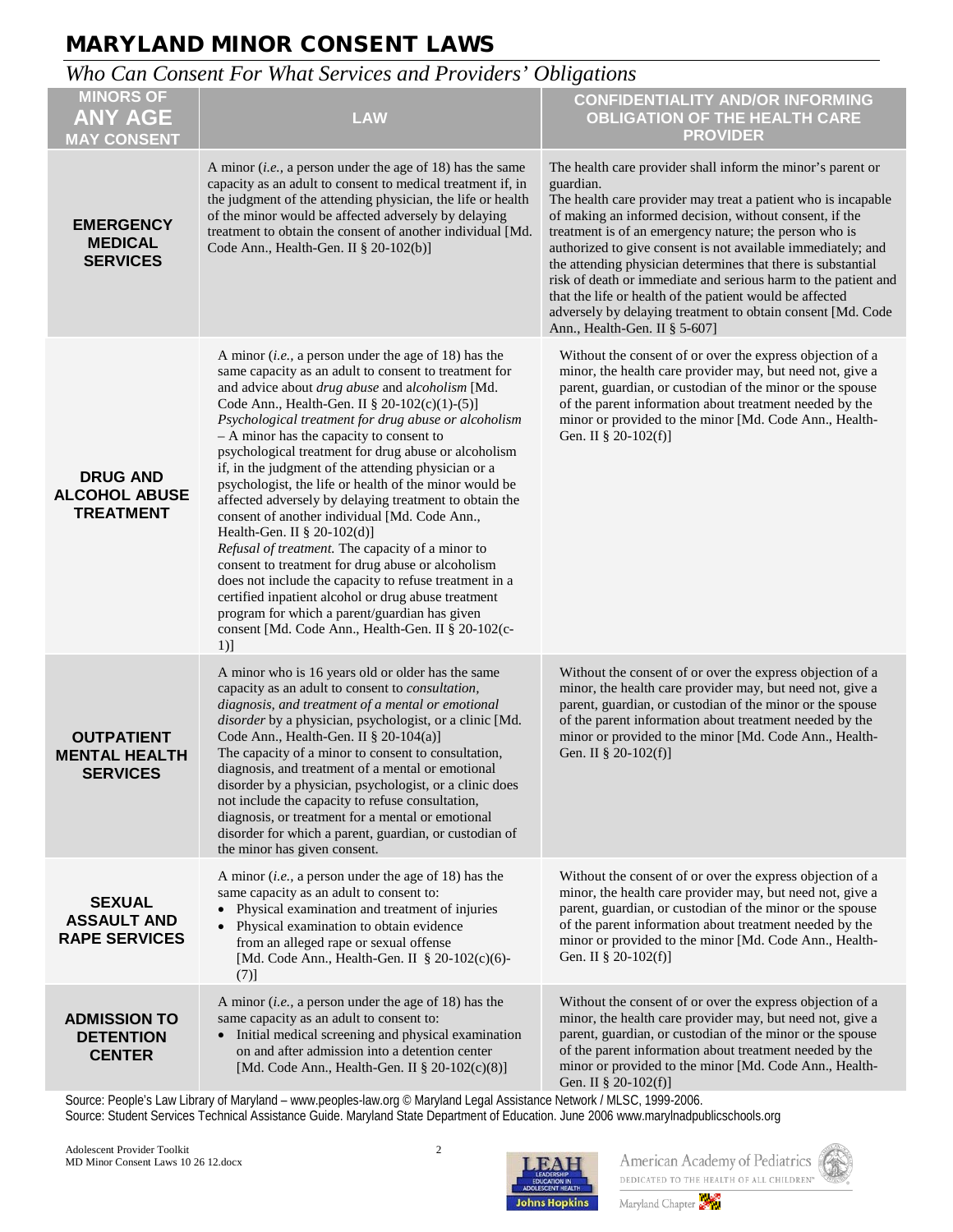### *Who Can Consent For What Services and Providers' Obligations*

#### **ADDITIONAL ISSUES: MINOR STATUS**

| <b>CIRCUMSTANCE</b>                                                          | <b>LAW</b>                                                                                                                                                   | <b>CONFIDENTIALITY AND/OR INFORMING</b><br><b>OBLIGATION OF THE HEALTH CARE PROVIDER</b>                                                                                                                                                                                                                                     |
|------------------------------------------------------------------------------|--------------------------------------------------------------------------------------------------------------------------------------------------------------|------------------------------------------------------------------------------------------------------------------------------------------------------------------------------------------------------------------------------------------------------------------------------------------------------------------------------|
| <b>MARRIED OR</b><br><b>PARENT</b>                                           | A minor can consent to treatment if married or<br>the parent of a child [Md. Code Ann., Health-<br>Gen. II $\S 20-102(a)$ ]                                  | Without the consent of or over the express objection of a minor, the<br>health care provider may, but need not, give a parent, guardian, or<br>custodian of the minor or the spouse of the parent information about<br>treatment needed by the minor or provided to the minor [Md. Code<br>Ann., Health-Gen. II § 20-102(f)] |
| <b>EMANCIPATED</b><br><b>MINOR OR</b><br><b>MINOR LIVING</b><br><b>APART</b> | No specific Maryland legal provision expressly<br>authorizes minors who are emancipated or living<br>apart from their parents to consent for health<br>care. |                                                                                                                                                                                                                                                                                                                              |

#### **What does emancipation mean?**

"Emancipation of a minor" generally refers to the process of freeing a minor (person under age 18) from parental control. It means that the parent is no longer legally responsible for the acts of the child. It can allow the child to set up his/her own living arrangement. The term may also refer to freeing the earnings/income of a child from the control of a parent.

In at least [one case,](http://www.peoples-law.org/children/emancipation/Emancipation%20-%20Holly%20Case.htm) the court said that emancipation can be either partial or complete. **"Complete"** means the parents are no longer legally responsible for the child. **Partial emancipation** means that child is emancipated only for:

- for a certain period of time *or*
- for some special purpose (such as the right to earn and spend his/her own wages) *or*
- from a part of a parent's rights (such as the right to make decisions about a pregnancy).

Before July 1973, the age a person reached majority (or became emancipated) in Maryland was 21. As of July 1973, the law lowered the age of majority to 18. It is very likely that the number of minors seeking emancipation who are capable of living on their own has been significantly reduced. Minors under the age of 18 are more likely to need the support and protection of an adult. Therefore, there is a greater reason to look at other solutions.

#### **How does emancipation occur?**

There are a number of ways in which a minor may be emancipated (completely or partially).

- **#1 A minor reaches the age of majority.** As of July 1, 1973 in Maryland, a person age 18 or older is considered an adult with all the legal capacity, rights, powers, privileges, duties, liabilities and responsibilities of an adult [Md. Ann. Code Art. 1§24(a)]
- **#2 The minor has been declared emancipated through the courts. Example - Misconduct by a parent.** "Parental abuse, neglect or failure to support" or other misconduct are key factors that a court might consider in an emancipation action.
- **#3 The minor is living independently of his/her guardian. Example - A parent** (formally or informally) **agrees to give up** (some/or all of his/her) **parental control.** A parent might consent to allowing a child to establish a separate household. Or a parent may force the minor to leave and support him/herself.
- **#4 Certain situations occur, such as marriage or entering the military occur.** In these situations, it usually does not make sense to say that a parent must still support a minor and have control over his/her actions. Members of the military are subject to government control. A husband and wife generally have a duty to support his/her spouse. There are limitations.

Generally, a minor unmarried individual who is living independently of his/her parent/guardian and who is not emancipated by court decree is still under the responsibility of his/her parent/guardian.

Source: People's Law Library of Maryland – [www.peoples-law.org](http://www.peoples-law.org/default.htm) © Maryland Legal Assistance Network / MLSC, 1999-2006. Source: Student Services Technical Assistance Guide. Maryland State Department of Education. June 2006 www.marylnadpublicschools.org



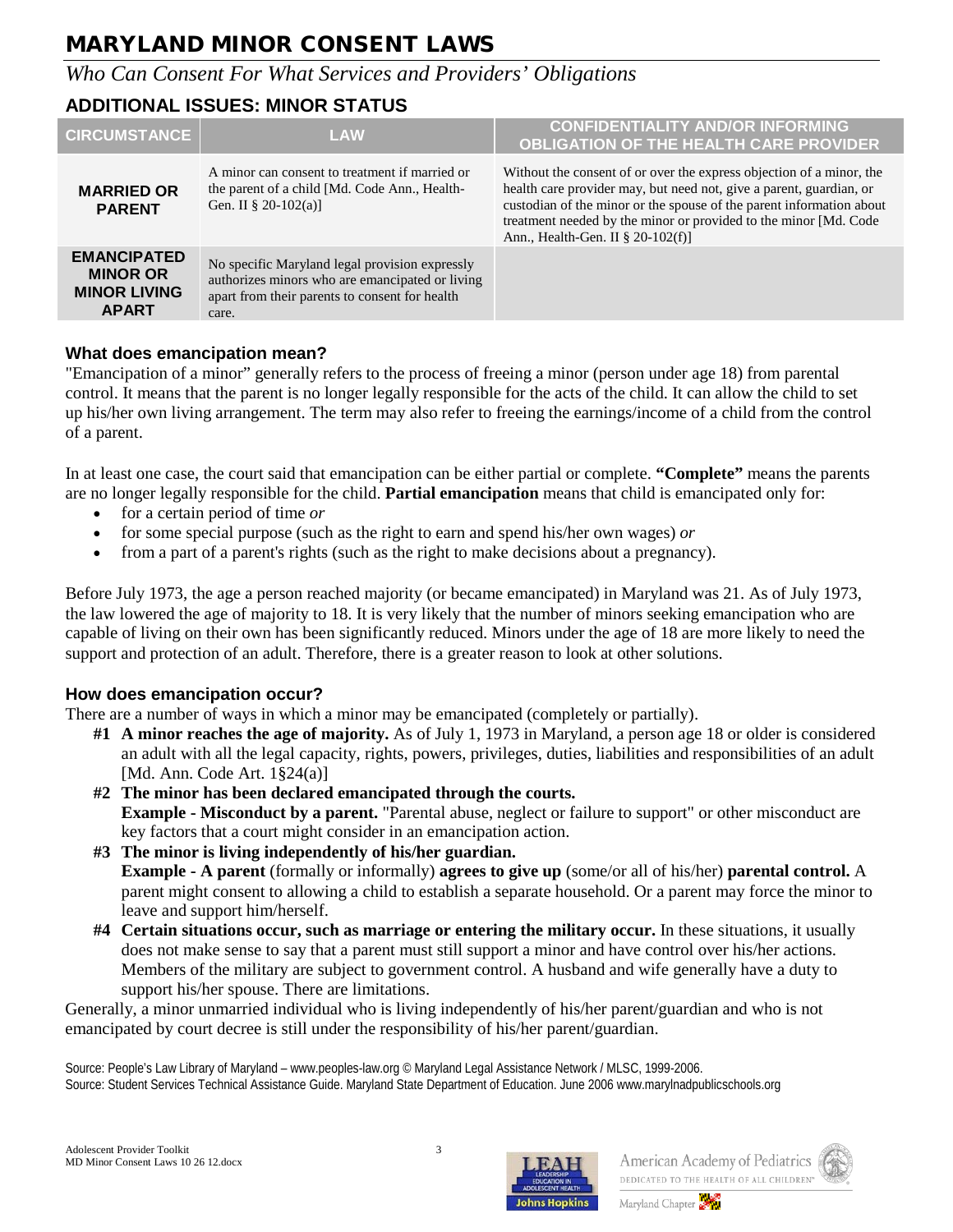# *Who Can Consent For What Services and Providers' Obligations*

#### **ADDITIONAL ISSUES: MEDICAL RECORDS, LIABILITY & FINANCIAL RESPONSIBILITY**

|                                                                                                                      | LAW                                                                                                                                                                                                                                                                                                                                                                                                                                                                                                                                                                                                                                                                                                                                                                                                                                                                                                                                                                                                                              |  |  |
|----------------------------------------------------------------------------------------------------------------------|----------------------------------------------------------------------------------------------------------------------------------------------------------------------------------------------------------------------------------------------------------------------------------------------------------------------------------------------------------------------------------------------------------------------------------------------------------------------------------------------------------------------------------------------------------------------------------------------------------------------------------------------------------------------------------------------------------------------------------------------------------------------------------------------------------------------------------------------------------------------------------------------------------------------------------------------------------------------------------------------------------------------------------|--|--|
| <b>ACCESS TO A</b><br><b>MINOR'S</b><br><b>MEDICAL</b><br><b>RECORD UNDER</b><br><b>MARYLAND LAW</b>                 | The following qualify as a "person in interest" that may access the medical records of a minor under Maryland law<br>(Md. Code Ann., Health-Gen. I § 4-301(k)(4)-(5)):<br>A minor, if the medical record concerns treatment to which the minor has the right to consent and has consented<br>A parent, guardian, custodian, or a representative of the minor designated by a court, in the discretion of the<br>attending physician who provided the treatment to the minor, as provided in § 20-102 or § 20-104 of the Md. Code<br>Ann., Health-Gen. Article<br>$\bullet$<br>A parent of the minor, except if the parent's authority to consent to health care for the minor has been specifically<br>limited by a court order or a valid separation agreement entered into by the parents of the minor<br>• A person authorized to consent to health care for the minor consistent with the authority granted<br>• An attorney appointed in writing by an authorized person as listed above<br>[HIPAA, 45 CFR § 164.502(g)(3)] |  |  |
| <b>DESTRUCTION</b><br><b>OF A MINOR'S</b><br><b>MEDICAL</b><br><b>RECORDS</b><br><b>UNDER</b><br><b>MARYLAND LAW</b> | In the case of a minor patient, a medical record or laboratory or X-ray report about a minor patient may not be<br>destroyed until the patient attains the age of majority ( <i>i.e.</i> , 18) plus three (3) years or for five (5) years after the record<br>or report is made, whichever is later, unless:<br>• The parent or guardian of the minor patient is notified $or$<br>• If the medical care documented in the record was provided under Md. Code Ann., Health-Gen. II § 20-102(c) or §<br>$20-103(c)$ the minor patient is notified<br><i>Notice</i> - Any notice required by this provision shall:<br>• Be made by first-class mail to the last known address of the patient;<br>Include the date on which the record of the patient shall be destroyed; and<br>Include a statement that the record or synopsis of the record, if wanted, must be retrieved at a designated location<br>$\bullet$<br>within 30 days of the proposed date of destruction.<br>[Md. Code Ann., Health-Gen. I $\S$ 4-403(c)]            |  |  |
| <b>SUBSTANCE</b><br><b>ABUSE</b><br><b>TREATMENT</b><br><b>RECORDS</b>                                               | The confidentiality of substance abuse treatment records is governed by federal law, 42 U.S.C. §§ 290dd-3 and 290ee-<br>3; 42 C.F.R. Part 2, and State law, § 8-601 of the Health General Article. In general, information regarding alcohol<br>and drug abuse treatment is confidential and may not be disclosed without consent of the individual except in certain<br>limited circumstances as set forth in the law.                                                                                                                                                                                                                                                                                                                                                                                                                                                                                                                                                                                                          |  |  |
| <b>LIABILITY OF</b><br><b>HEALTH CARE</b><br><b>PROVIDER</b>                                                         | A physician, psychologist, or an individual under the direction of a physician or a psychologist who treats a minor is<br>not liable for civil damages or subject to any criminal or disciplinary penalty solely because the minor did not have<br>capacity to consent [Md. Code Ann., Health-Gen. § 20-102]                                                                                                                                                                                                                                                                                                                                                                                                                                                                                                                                                                                                                                                                                                                     |  |  |
| <b>FINANCIAL</b><br><b>RESPONSIBILITY</b>                                                                            | A parent, guardian, custodian, or spouse of the parent is not responsible for the costs of consultation, diagnosis, or<br>treatment for a mental or emotional condition for which a minor may consent, unless the parent, guardian, custodian,<br>or spouse of a parent has consented to the care. [Md. Code Ann., Health-Gen. § 20-104]                                                                                                                                                                                                                                                                                                                                                                                                                                                                                                                                                                                                                                                                                         |  |  |



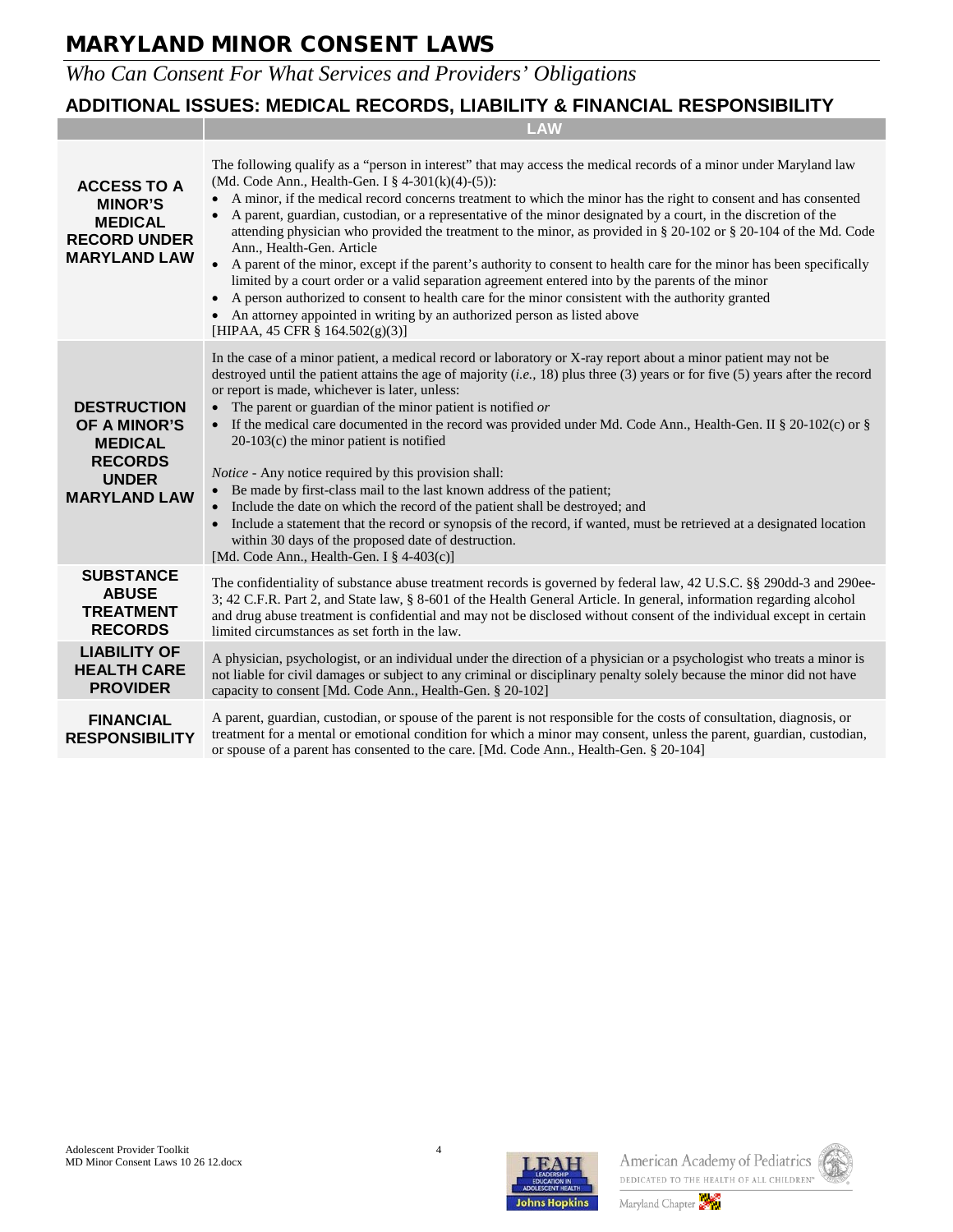### *Who Can Consent For What Services and Providers' Obligations*

### **ADDITIONAL ISSUES: HIPAA**

- The Health Insurance Portability and Accountability Act of 1996 (HIPAA, Pub. L. 104-191, 110 Stat. 1996), required the U.S. Department of Health and Human Services to develop rules regarding the distribution and privacy of patient information.
- HIPAA's "Privacy Rule" provides standards to protect the security and privacy of "protected health information" (PHI) for children and adolescents as it does for adults. The Privacy Rule defines PHI as individually identifiable health information that is transmitted or maintained in any form or media.
- These new regulations limit the ways that health entities can use patients' PHI. The regulations protect medical records and other individually identifiable health information, whether it is on paper, in computers or communicated orally. Key provisions of these new standards include:

| <b>ACCESS TO</b><br><b>MEDICAL</b><br><b>RECORDS</b>                               | Patients should be able to see and obtain copies of their medical records and request corrections if they identify<br>errors and mistakes<br>Health entities should provide access these records within 30 days and may charge patients for the cost of<br>$\bullet$<br>copying and sending the records                                                                                                                                                                                                                                                                                                                                                                                                                                                    |
|------------------------------------------------------------------------------------|------------------------------------------------------------------------------------------------------------------------------------------------------------------------------------------------------------------------------------------------------------------------------------------------------------------------------------------------------------------------------------------------------------------------------------------------------------------------------------------------------------------------------------------------------------------------------------------------------------------------------------------------------------------------------------------------------------------------------------------------------------|
| <b>NOTICE OF</b><br><b>PRIVACY</b><br><b>PRACTICES</b>                             | Health care providers must provide a notice to their patients how they may use personal medical information<br>and their rights under the new privacy regulation typically on the patient's first visit<br>Patients should be asked to sign, initial or otherwise acknowledge that they received this notice<br>Patients may ask covered entities to restrict the use or disclosure of their information beyond the practices<br>included in the notice, but the covered entities would not have to agree to the changes                                                                                                                                                                                                                                   |
| <b>LIMITS ON USE OF</b><br><b>PERSONAL</b><br><b>MEDICAL</b><br><b>INFORMATION</b> | The privacy rule sets limits on how health entities may use individually identifiable health information<br>To promote the best quality care for patients, the rule does not restrict the ability of health care providers to<br>share information needed to treat their patients<br>In other situations, though, PHI generally may not be used for purposes <b>not</b> related to health care, and covered<br>entities may use or share only the minimum amount of PHI needed for a particular purpose<br>o In addition, patients would have to sign a specific authorization before a covered entity could release their<br>PHI to a life insurer, a bank, a marketing firm or another outside business for purposes not related to their<br>health care |
| <b>CONFIDENTIAL</b><br><b>COMMUNICATIONS</b>                                       | • Under the privacy rule, patients can request that their health care providers take reasonable steps to ensure that<br>their communications with the patient are confidential<br>o For example, a patient could ask a doctor to call his or her cell rather than home, and the doctor's office<br>should comply with that request if it can be reasonably accommodated                                                                                                                                                                                                                                                                                                                                                                                    |
| <b>PROHIBITION ON</b><br><b>MARKETING</b>                                          | • The final privacy rule sets new restrictions and limits on the use of PHI for marketing purposes<br>• An individual's specific authorization is required before disclosing PHI for marketing<br>• At the same time, the rule permits health care providers to communicate freely with patients about treatment<br>options and other health-related information, including disease-management programs                                                                                                                                                                                                                                                                                                                                                    |
| <b>STRONGER STATE</b><br><b>LAWS</b>                                               | • The new federal privacy standards do not affect state laws that provide additional privacy protections for patients<br>o For example, Maryland state law requires health care providers report a Gonorrhea, Chlamydia or syphilis<br>care to the public health authorities -- the federal privacy regulations do not preempt this law                                                                                                                                                                                                                                                                                                                                                                                                                    |
| <b>COMPLAINTS</b>                                                                  | • Consumers may file a formal complaint regarding the privacy practices<br>• Such complaints can be made directly to the covered provider or health plan or to HHS' Office for Civil Rights<br>(OCR), which is charged with investigating complaints and enforcing the privacy regulation<br>• Information about filing complaints should be included in each covered entity's notice of privacy practices<br>• Consumers can find out more information about filing a complaint at http://www.hhs.gov/ocr/hipaa or by calling<br>$(866) 627 - 7748$                                                                                                                                                                                                       |

Source: Pub. L. 104-191, 100 Stat. 1936 Source: U.S. Department of Health & Human Services http://www.hhs.gov/ocr/hipaa/





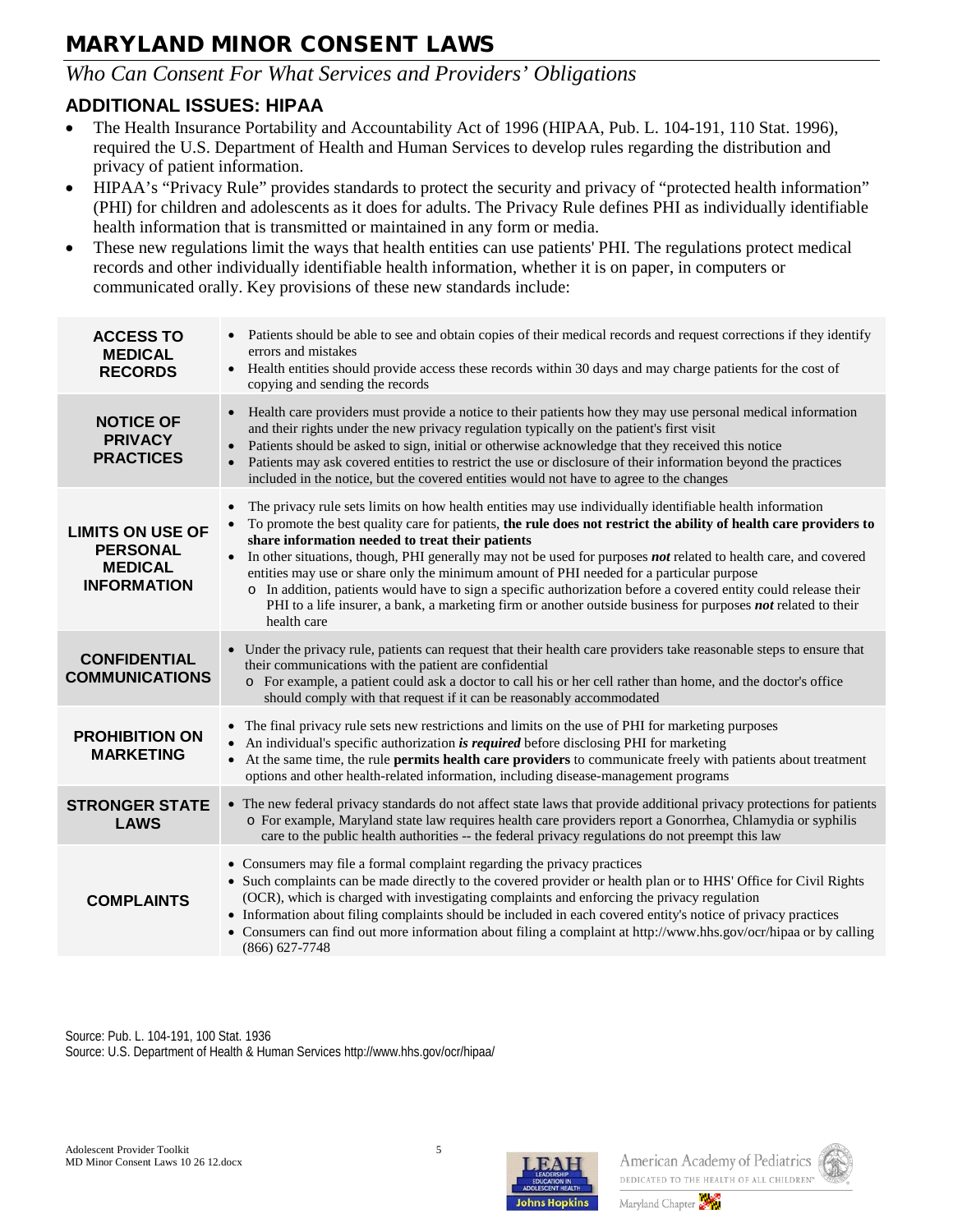#### *Who Can Consent For What Services and Providers' Obligations*

### **ADDITIONAL ISSUES: RELATIVES PROVIDING "KINSHIP CARE" TO A MINOR**

#### **What is Kinship Care?**

"*Informal kinship care*" means a living arrangement in which a relative of a child, who is not in the care, custody, or guardianship of the local Department of Social Services, provides for the care and custody of the child due to a serious family hardship.

"*Relative*" means an adult related to the child by blood or marriage within the fifth degree of consanguinity.

"*Serious family hardship*" means:

- (i) Death of a parent or legal guardian of the child;
- (ii) Serious illness of a parent or legal guardian of the child;
- (iii) Drug addiction of a parent or legal guardian of the child;
- (iv) Incarceration of a parent or legal guardian of the child;
- (v) Abandonment by a parent or legal guardian of the child; or
- (vi) Assignment of a parent or legal guardian to active military duty.

*Definitions* per Md. Code Ann., Health-Gen. II § 20-105(a)

#### **How Does this Impact Health Care of a Minor in Kinship Care?**

It does not.

A relative providing informal kinship care for a child may consent to health care on behalf of a minor if:

- (1) A court has *not* appointed a guardian for the child or awarded custody of the child to an individual other than the relative providing informal kinship care; and
- (2) The relative *verifies* the informal kinship care relationship through a sworn affidavit that meets the requirements below and is filed with Department of Human Resources, Social Services Administration.

[Md. Code Ann., Health-Gen. II § 20-105(b)]

The affidavit shall include (form of affidavit – see example):

- (1) The name and date of birth of the child;
- (2) The name and address of the child's parent or legal guardian;
- (3) The name and address of the relative providing informal kinship care;
- (4) The date the relative assumed informal kinship care;
- (5) The nature of the serious family hardship and why it resulted in informal kinship care; and
- (6) The kinship relation to the child of the relative providing informal kinship care.
- A copy of the affidavit shall be given to the health care provider that treats the child [Md. Code Ann., Health-Gen. II § 20-105(h)]
- An affidavit does not abrogate the right of the parent or guardian of a child to consent to health care on behalf of the child in a future health care decision [Md. Code Ann., Health-Gen. II § 20-105(j)]

Adapted from: Student Services Technical Assistance Guide. Maryland State Department of Education. June 2006 www.marylnadpublicschools.org